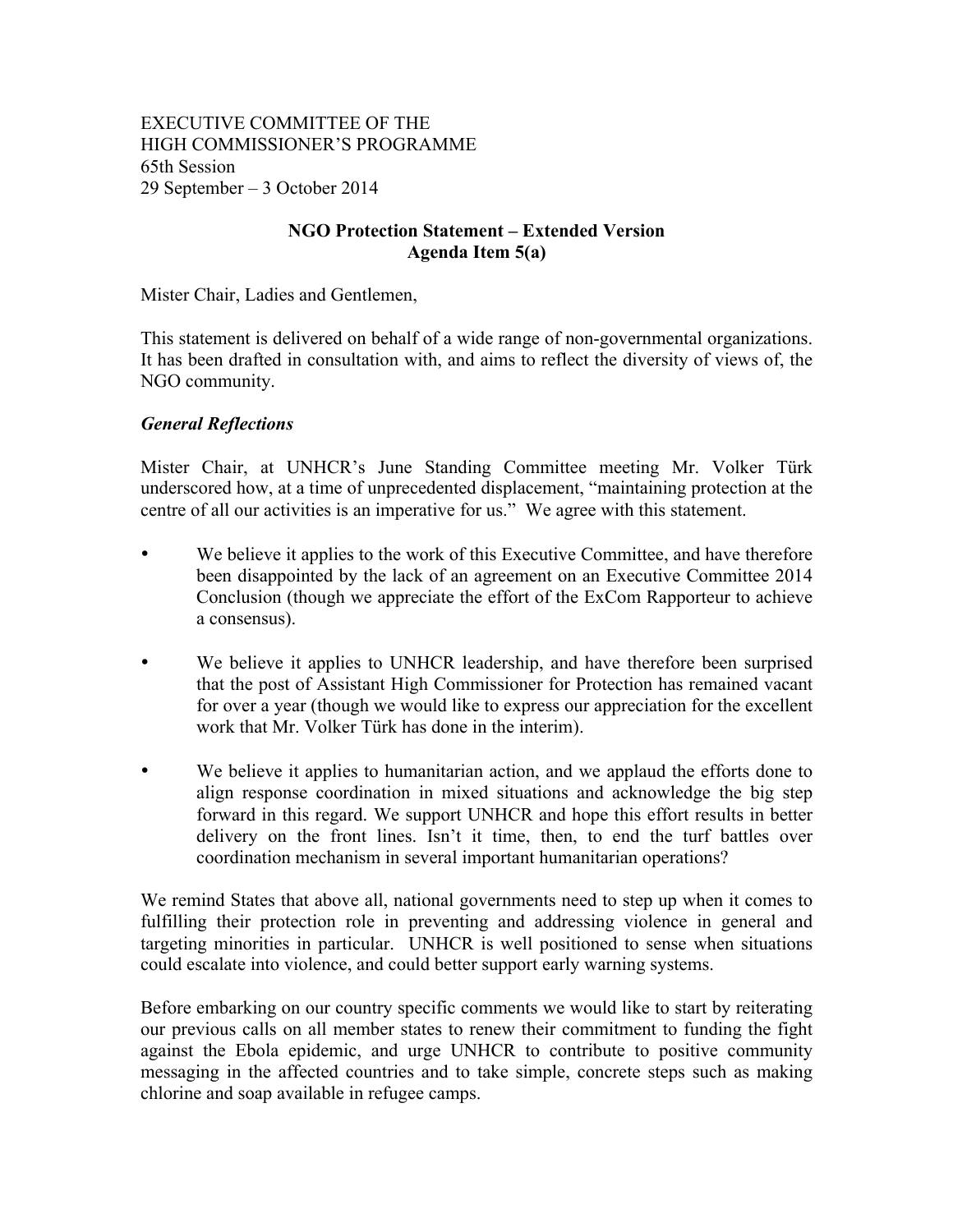Given limited time, Mister Chair, we would like to focus now on four particularly troubling situations related to Syria, Kenya, Central America and Australia, and conclude with remarks relating to the launch of UNHCR's ten-year campaign to eradicate statelessness.

## *The Syria Situation*

For the fourth year in a row we commend the tremendous efforts of the neighbouring countries hosting Syrian refugees. For the rest of the global community, it is proving not enough for states and others outside of the immediate area to open their generous wallets and say "thank you" to Syria's neighbours for continuing to keep their hearts, borders and citizens' infrastructures open.

We are making again an urgent call for a global Comprehensive Plan of Action ("CPA") that builds on UNHCR's recommendation for international responsibility-sharing of the refugee crisis from Syria. We need to see more countries significantly expanding routes for refugees from Syria into their territory. More specifically:

- We need to have temporary protection programs to absorb refugees fleeing Syria;
- We need to see expanded resettlement programs prioritizing the most vulnerable, including the adoption of protected entry procedures for particularly vulnerable refugees at European countries' diplomatic missions; and
- We need States to expand their emergency programs, such as humanitarian, family unity and special visas already in existence, to prioritize assistance to displaced persons from Syria.

While fully recognizing funding support given to the Syrian humanitarian crisis to date, Europe only hosts 3% of the 3,000,000 registered refugees from Syria. We commend Sweden and Germany for accepting the greatest part by far. More specifically we commend Germany for its expansion of humanitarian admission for Syrian refugees. We note the initial efforts of the United Kingdom and its Vulnerable Person Scheme (VPS), and we urge the UK government to build towards an even more expansive response comparable to Germany's aforementioned initiative.

We are dismayed by reports of unlawful detention, abuse, and lack of adequate food, shelter, and medical care for refugees in some European countries. We are deeply concerned by the fencing and increased surveillance of the Greek-Turkish border and proposed fencing of the Bulgarian-Turkish border. Such actions will continue to push more refugees into dangerous sea journeys. Already we see the sharp increase in refugees from Syria and other conflicts throughout the region packing the "coffin boats." The High Commissioner's High Level Dialogue, this December, on Protection at Sea is urgently needed.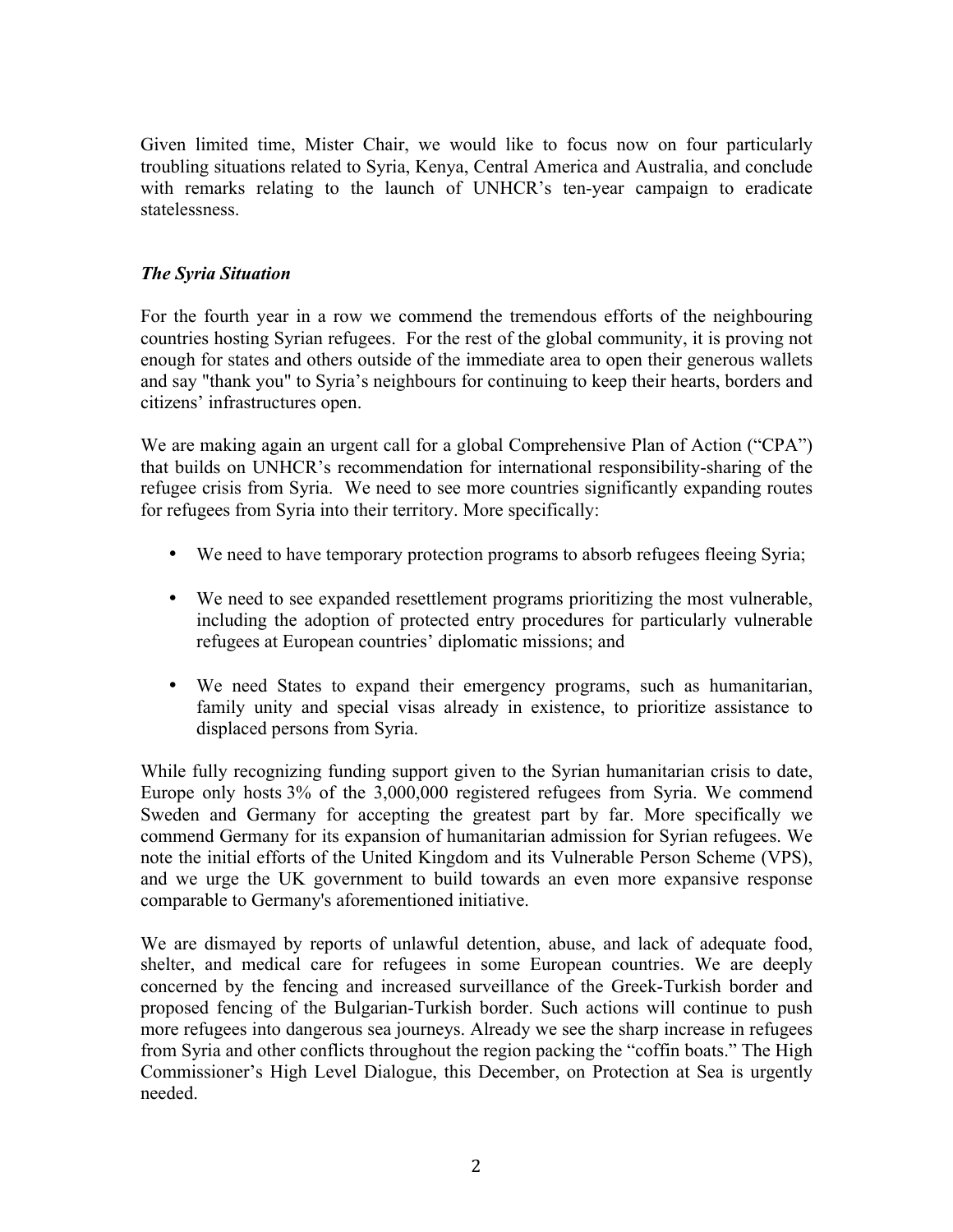Finally on Syria, we urge European states that currently do not comply with international or regional standards for treatment of persons in need of international protection to take immediate steps to achieve compliance, and for all European and other states and institutions to offer all necessary support in this regard.

# *Kenya*

Kenya is the second-largest refugee-hosting country in Africa sharing the burden of a continent. A new influx of refugees from South Sudan is anticipated over the coming months. The main destination would be Kakuma camp, a camp that is already taking more then double the number of refugees for which it was designed. We urge the Government of Kenya to accelerate and conclude ongoing negotiations that would provide more land for refugees near Kakuma. Given that refugees' ability to work in Kenya remains restricted, donor support for livelihood training and skills-building courses is vital. The proposed new camp at Kakuma offers an opportunity for a different approach to refugee protection and assistance that avoids creating the culture of dependency which persists in the older camps.

The year 2014 witnessed a dramatic curtailment by the Government of Kenya of refugees' freedom of movement. The forcible relocation of several thousand urban refugees from Nairobi to Dadaab, Kakuma and, in certain cases, Somalia, saw parents separated from their children and detainees held in appalling conditions. The nearsimultaneous launch of the Usalama Watch security operation further resulted in widespread abuse and harassment of refugees. We support UNHCR's 2009 policy on refugee protection and solutions in urban areas. We call upon UNHCR to:

- Publicly stand and reaffirm its commitment to its 2009 aforementioned policy;
- Continue exploring with the government of Kenya ways to put into practice a legal right of refugees to work in Kenya; and,
- Deploy additional international protection and community services staff to its Kenya office to cope with the protection needs and expected influxes.

Finally, we welcome the renewed commitment made in August in Addis Ababa by the governments of six countries, including Kenya, with UNHCR and other parties, to actively explore and secure durable solutions for the hundreds of thousands of Somali refugees still in exile. We look forward to seeing the Addis Ababa communiqué translated into action, and call for all refugee returns to Somalia to be voluntary, dignified and in full conformity with international law.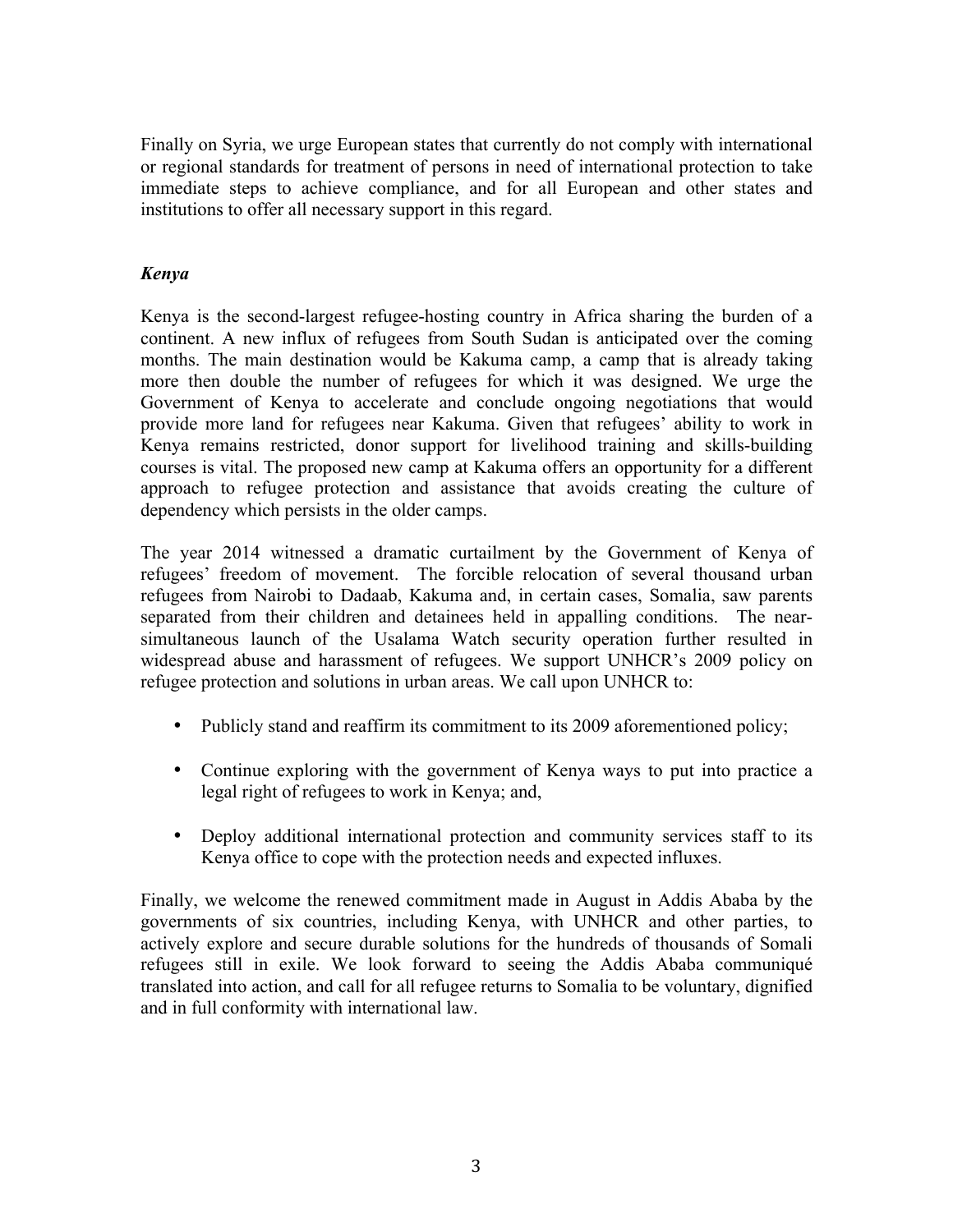### *Central America*

NGOs are concerned with the dramatic increase in unaccompanied children and families from Central America who are being forcibly displaced, internally and across international borders. We are alarmed at the dramatic increase in the practice of the detention and *refoulement* of children seeking safety in the United States and Mexico. Tens of thousands of children from Honduras, El Salvador and Guatemala asked for protection at the U.S. border during the first half of 2014. Other countries in the region have also seen a rise in arrivals of children from these countries. Thousands of children requesting asylum have been detained indefinitely in immigration custody in the U.S. and Mexico, and the United States has implemented a plan to dramatically expand the use of family detention within a one-year period. Between 60 and 98% of those currently in family detention have expressed a fear of return to their country of origin and are not released even after screening.

An ever-increasing number of women and children are fleeing – with caregivers or alone – to escape targeted violence against them. Girls and boys are increasingly the deliberate targets of forced recruitment, gender-based violence and other horrific abuses perpetrated by gangs and other non-state actors which, in many instances, may constitute persecution meeting the inclusion criteria of the 1951 Refugee Convention. UNHCR's "Children on the Run" report released in early 2014 demonstrated that upwards of 58% of these children are likely to have international protection needs.

We call on:

- the international community to recognize the mixed nature of this migration movement and take decisive action under the framework of UNHCR's *10 Point Plan of Action for Refugee Protection and Mixed Migration* to respond to a growing child protection crisis.
- all donors to support the countries of origin in their efforts to address the root causes of violence and build national protection systems.
- transit and destination countries to scrupulously observe asylum safeguards so children fleeing violence and persecution are identified, protected from *refoulement*, provided meaningful access to asylum and protection, and given physical care, psycho-social support, BIDs (Best Interest Determinations) and, when appropriate, assisted with family reunification.

### *Australia*

We remain deeply disturbed by the continuing deterioration of protection standards for asylum seekers in Australia.

Thousands of asylum seekers, including children, remain in arbitrary, indefinite detention in Australia and in offshore detention centres under conditions that constitute cruel,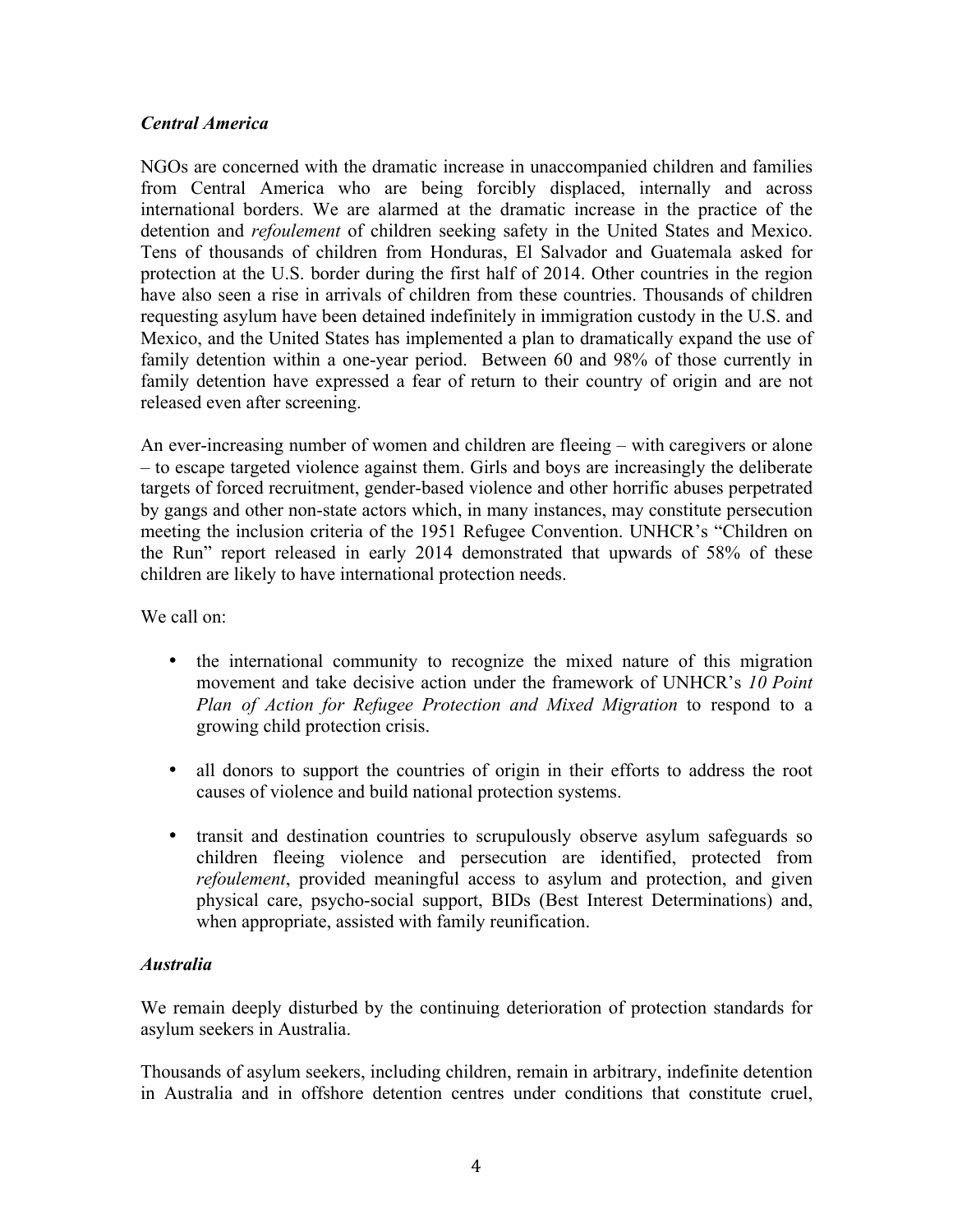inhumane and degrading treatment. The deaths of two asylum seekers held at the Manus Island detention centre this year – one beaten to death, one succumbing to a treatable illness – have unequivocally demonstrated the risks of sending asylum seekers to countries which are not equipped to provide protection and support to people fleeing persecution.

Despite this, Australia is planning to resettle refugees in Cambodia, a country that faces major challenges in protecting the rights of its own citizens and has very little capacity to provide protection and support to refugees. We strongly support the High Commissioner's statement condemning this agreement as responsibility shifting and not responsibility sharing. As noted by the High Commissioner, speaking of the Australia-Cambodia agreement: "Refugees are persons who are fleeing persecution or the lifethreatening effects of armed conflict. They are entitled to better treatment than being shipped from one country to the next."

We are alarmed by the increasingly extreme measures used by Australia to block access to protection, including screening asylum seekers at sea, turning back boats to Indonesia, and forcibly returning asylum seekers to Sri Lanka. Deterrence will never solve the complex protection challenges that compel asylum seekers to risk their lives at sea. We urge Australia to abandon its current policies and begin to work more constructively with its neighbours to lift standards of protection and provide durable solutions for refugees in Asia.

### **Statelessness**

To conclude on a note of hope, we would like to express strong NGO support for UNHCR's campaign to eradicate statelessness worldwide. Last month saw the first ever Global Forum on Statelessness in The Hague. Next month UNHCR will launch a ten-year campaign for the eradication of statelessness globally which can serve as a strong platform for a redoubling of efforts by all stakeholders. NGOs call on states to get behind UNHCR's campaign, including by resourcing UNHCR, civil society and other actors to contribute to this global effort.

A first and vital step in achieving this goal is to ensure that the spread of statelessness is halted. Every effort must be made to ensure that no child has to face life without a nationality. One simple step towards achieving this is to end gender discrimination in nationality laws, and all actors are urged to support the recently launched international campaign with this objective.

Equally, all states should assume greater responsibility to address statelessness, through their external relations policies, including by speaking out strongly against new causes of statelessness such as the recent mass denationalisation of citizens of Haitian descent in the Dominican Republic.